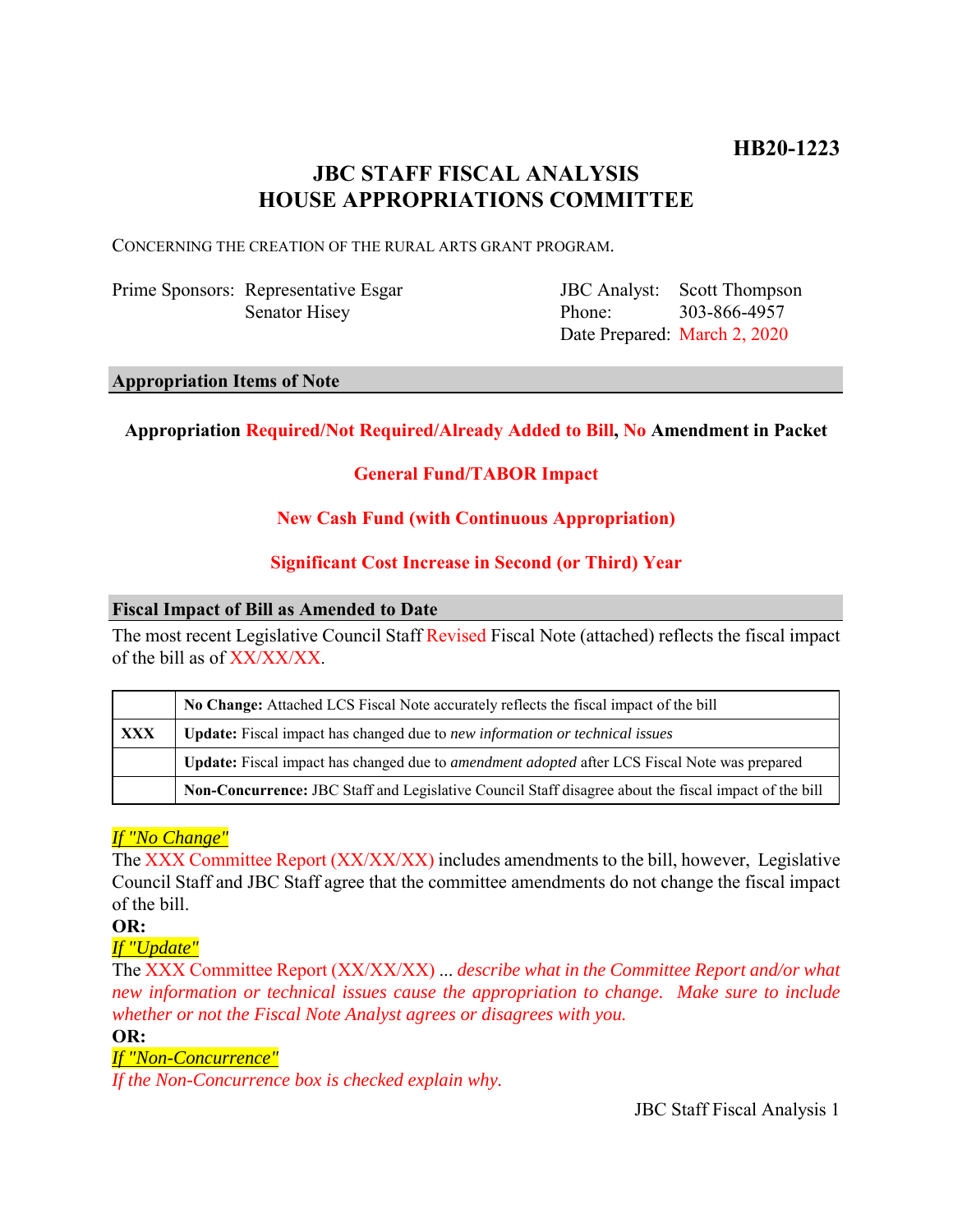# **HB20-1223 JBC Staff Analysis**

#### **Amendments in This Packet for Consideration by Appropriations Committee**

| Amendment    | <b>Description</b>                                                      |
|--------------|-------------------------------------------------------------------------|
| <b>J.XXX</b> | Staff-prepared appropriation amendment                                  |
| L.XXX        | Bill Sponsor amendment - does not change fiscal impact                  |
| L.XXX/J.000  | Bill Sponsor amendment - changes fiscal impact <i>and</i> appropriation |

#### **OR:**

## **Amendments in This Packet for Consideration by Appropriations Committee**

| Amendment | <b>Description</b> |
|-----------|--------------------|
| None.     |                    |

### **Current Appropriations Clause in Bill**

The bill requires but does not contain an appropriation clause.

**OR:**

The bill includes an appropriation clause that...

#### **OR:**

The bill includes an appropriation clause that *(describe its deficiency).*

**OR:**

The bill neither requires nor contains an appropriation clause for FY 20XX-YY.

### **Description of Amendments in This Packet**

**J.00X** Staff has prepared amendment **J.XXX** (attached) to add a provision appropriating a total of \$ to the Department of for FY 20XX-YY, including \$ General Fund and \$ cash/reappropriated funds from \_\_\_\_\_\_. This provision also states that the appropriation is based on the assumption that the Department will require an additional YY.Y FTE <and/or the Department will receive  $\$  federal funds to implement the act>.

### **OR:**

**J.00X** Staff has prepared amendment **J.XXX** (attached) to change the existing clause to appropriate....

**OR:**

**L.00X** Bill Sponsor amendment **L.XXX** (attached) ...

#### **OR:**

### **L.XXX and J.YYY**

Bill Sponsor amendment **L.XXX** (attached) ...

### **Points to Consider**

*Subheading*

JBC Staff Fiscal Analysis 2